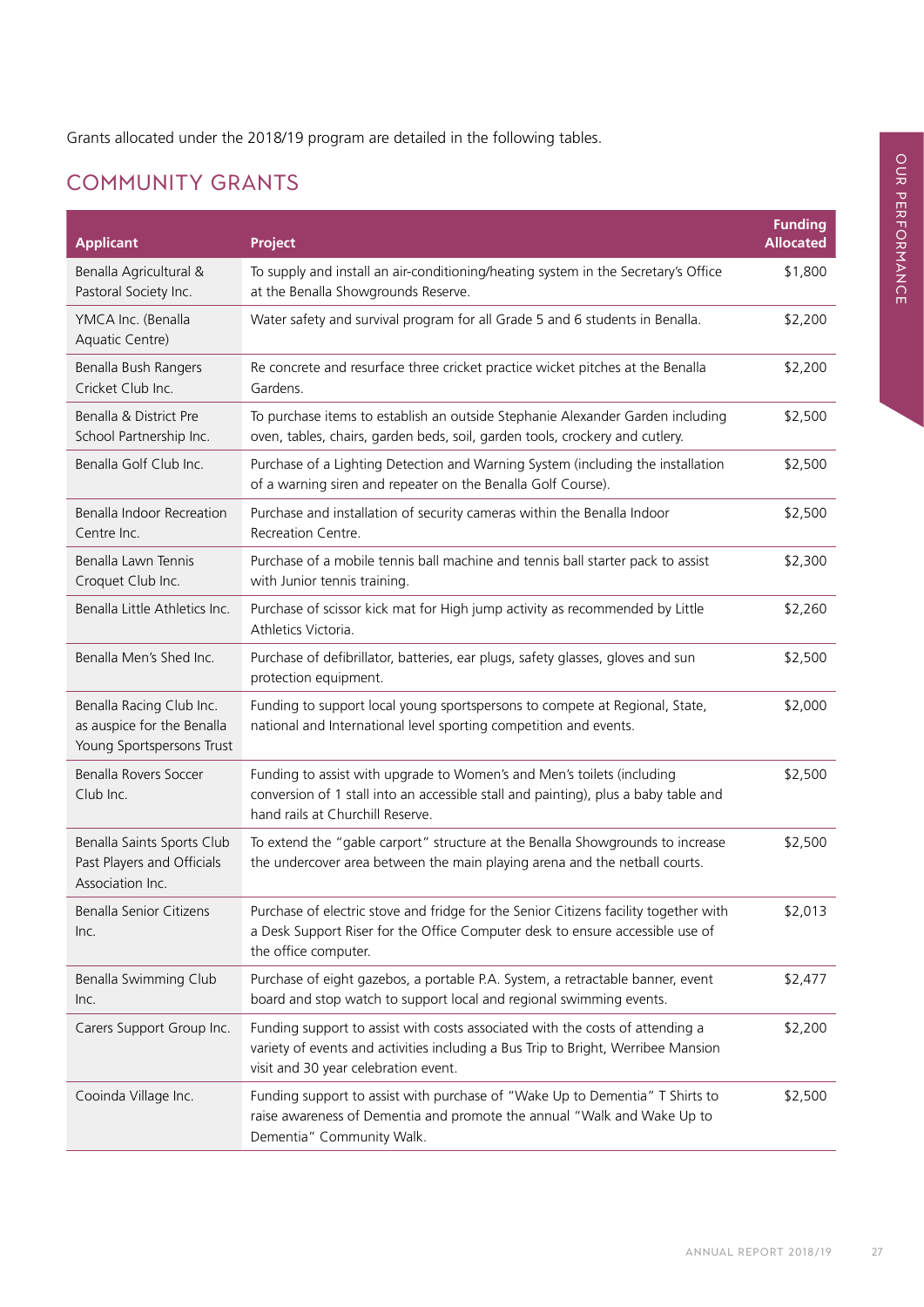| <b>Project</b>                                                                                                                                                                                                                                                               | Funding<br><b>Allocated</b> |
|------------------------------------------------------------------------------------------------------------------------------------------------------------------------------------------------------------------------------------------------------------------------------|-----------------------------|
| Funding to assist with engaging a Contractor to assist with the eradication of<br>noxious weeds at the Devenish Sports Oval and surrounding areas (perimeter<br>fences and gateways).                                                                                        | \$2,000                     |
| Purchase and installation of a fire proof Safe at the Devenish Public Hall.                                                                                                                                                                                                  | \$1,200                     |
| Purchase of an Auto External Defibrillator (AED), First Aid Kit and signage for<br>Defibrillator to be located at Devenish Public Hall and Devenish Silo Viewing<br>Platform.                                                                                                | \$2,500                     |
| Purchase of a portable steel ramp to improve access to the Devenish public Hall<br>and Devenish Silo Viewing area.                                                                                                                                                           | \$1,400                     |
| Purchase of large heavy duty gazebo with side walls to be used for Girl Guides<br>events such as camping, outdoor events and Come and Try activities.                                                                                                                        | \$550                       |
| Purchase of eight football goal post pads to enable the club to confirm to<br>Australian Safety Standards.                                                                                                                                                                   | \$2,500                     |
| Purchase of carpet tiles to upgrade gym area to assist with safety and<br>accessibility to facility.                                                                                                                                                                         | \$2,500                     |
| Re-purpose of existing Bike Shed to a camp kitchen at the Lurg School Reserve.<br>This project will include construction of benches, installation of a kitchen sink,<br>barbeque and repairs to the shed roof and installation of lights.                                    | \$1,355                     |
| Funding to assist with the refurbishment of the exterior of Moira House<br>including an upgrade to the front of the two story building which involved<br>replacement of rotting timber and painting of the iron lattice work.                                                | \$2,500                     |
| Purchase of a Smart Antenna Telstra phone service booster kit to assist<br>Volunteers to access mobile phone coverage at the CFA Shed.                                                                                                                                       | \$1,070                     |
| Working in partnership with Benalla's Emergency Services, Vic Pol, SES and CFA<br>to showcase the importance of these services within the community and to<br>include hands on demonstrations and displays.                                                                  | \$1,500                     |
| Purchase of a DSLR Camera to assist in taking quality photos and enhancing<br>social media presence.                                                                                                                                                                         | \$916                       |
| Purchase of 20 bollards and A-Frame Parking Signs to assist with traffic<br>management and pedestrian safety.                                                                                                                                                                | \$700                       |
| Installation of NBN to the U3A room at the Benalla Seniors Complex and the<br>payment of 12 months NBN Connection; plus two mobile Samsung devices to<br>assist in training adults new to technology on how to navigate mobile devices.                                      | \$2,500                     |
| Funding to assist with a variety of HOCUS youth activities and events such as<br>Swim n Gym, Cooking, Movie Nights, Dance Therapy and Volunteering activities<br>such as Benalla Festival.                                                                                   | \$2,500                     |
| Purchase of musical equipment, puzzles, games, books, paint, oil pastels and<br>tables and chairs to assist in the establishment of a Playgroup for preschool<br>children $0 - 6$ years of age and their parents, carers and grandparents at the<br>Warrenbayne Public Hall. | \$1,500                     |
|                                                                                                                                                                                                                                                                              |                             |

**Total for Community Grants \$64,141**

*Note: Council did not receive any applications under the Youth Participation Grants category in 2019.*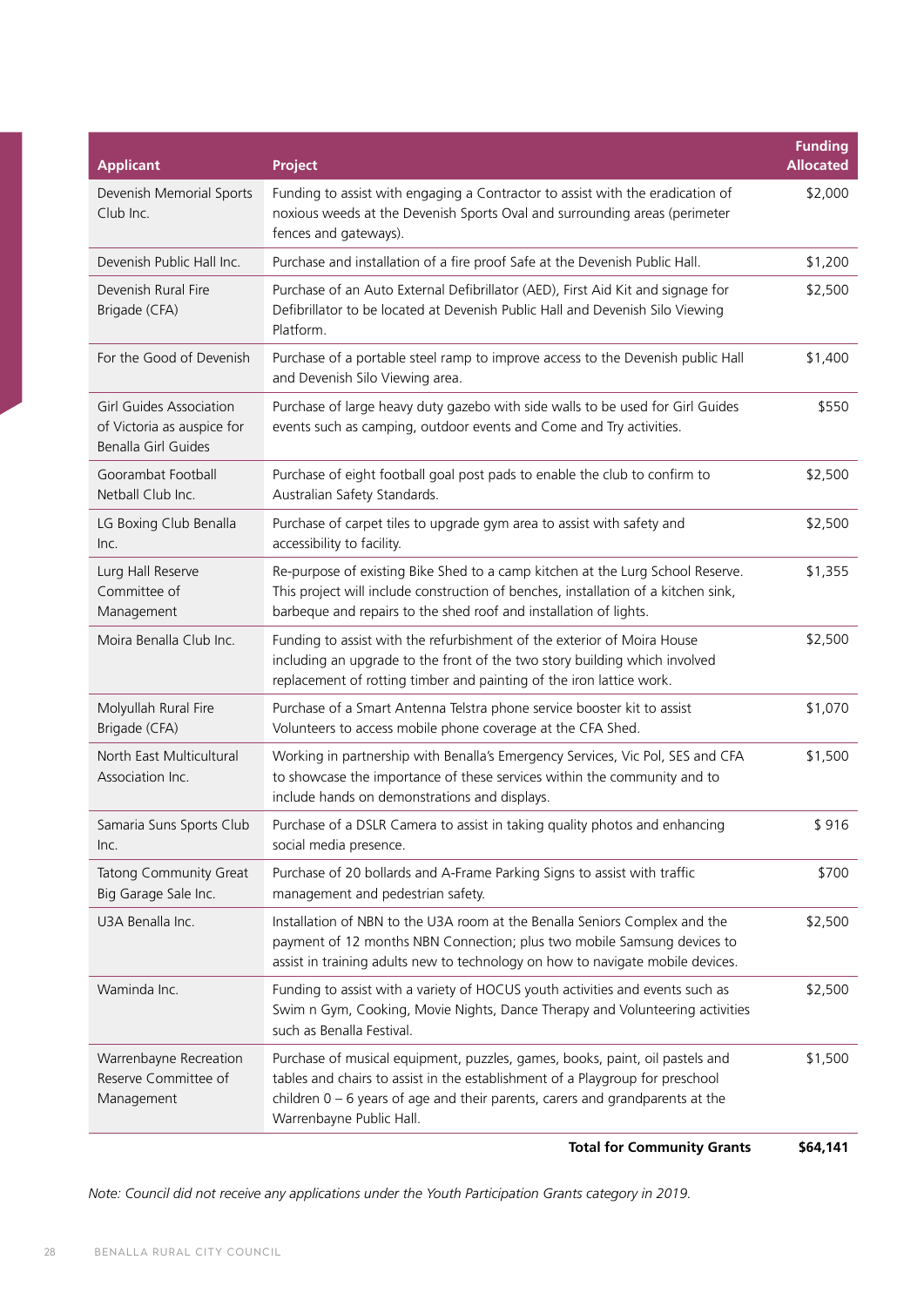## Major Event Funding

| <b>Applicant</b>                                                  | <b>Project</b>                                                                                                                                                                                               | <b>Funding</b><br><b>Allocated</b> |
|-------------------------------------------------------------------|--------------------------------------------------------------------------------------------------------------------------------------------------------------------------------------------------------------|------------------------------------|
| Austin 7 Club Inc.                                                | Funding to assist with the development of the new Historic Winton website                                                                                                                                    | \$1,500                            |
| Devenish Silo Art<br>Committee - For the<br>Good of Devenish Inc. | Funding to assist towards general expenditure associated with delivery of the<br>Devenish Anzac Tribute Day including toilet hire, traffic management, waste,<br>hire of chairs, marketing and entertainment | \$1,500                            |
| Glenrowan Vignerons<br>Association                                | Funding to assist with publicity and promotion of the Glenrowan Winemakers<br>Weekend in June 2019                                                                                                           | \$1,500                            |
| Goorambat & District<br>Community Group                           | Funding to support general expenditure associated with delivery of the<br>Scarecrow Festival in November 2019 including catering, hall hire, marketing<br>and decorating materials.                          | \$1,500                            |
| Moorngag Hall &<br><b>Recreation Reserve</b><br>Committee         | Funding to assist with the hire of cool rooms, toilets, sound system, site<br>preparations and catering supplies for the Moorngag Mower Mania event in<br>November 2019.                                     | \$1,500                            |
| Benalla Rovers Soccer<br>Club                                     | Funding to purchase soccer goals and match balls for the Soccer Gala Day to be<br>held in August 2019                                                                                                        | \$1,500                            |
| <b>Tatong Memorial Hall</b><br>Committee                          | Funding to assist with the cost of hiring art work display stands for the Tatong<br>Art Show to be held in November 2019.                                                                                    | \$1,200                            |
| The Source Benalla Inc.                                           | Funding to assist with marketing and promotion of The Source festival to be<br>held in March 2020.                                                                                                           | \$1,500                            |
|                                                                   | <b>Total</b>                                                                                                                                                                                                 | \$11,700                           |

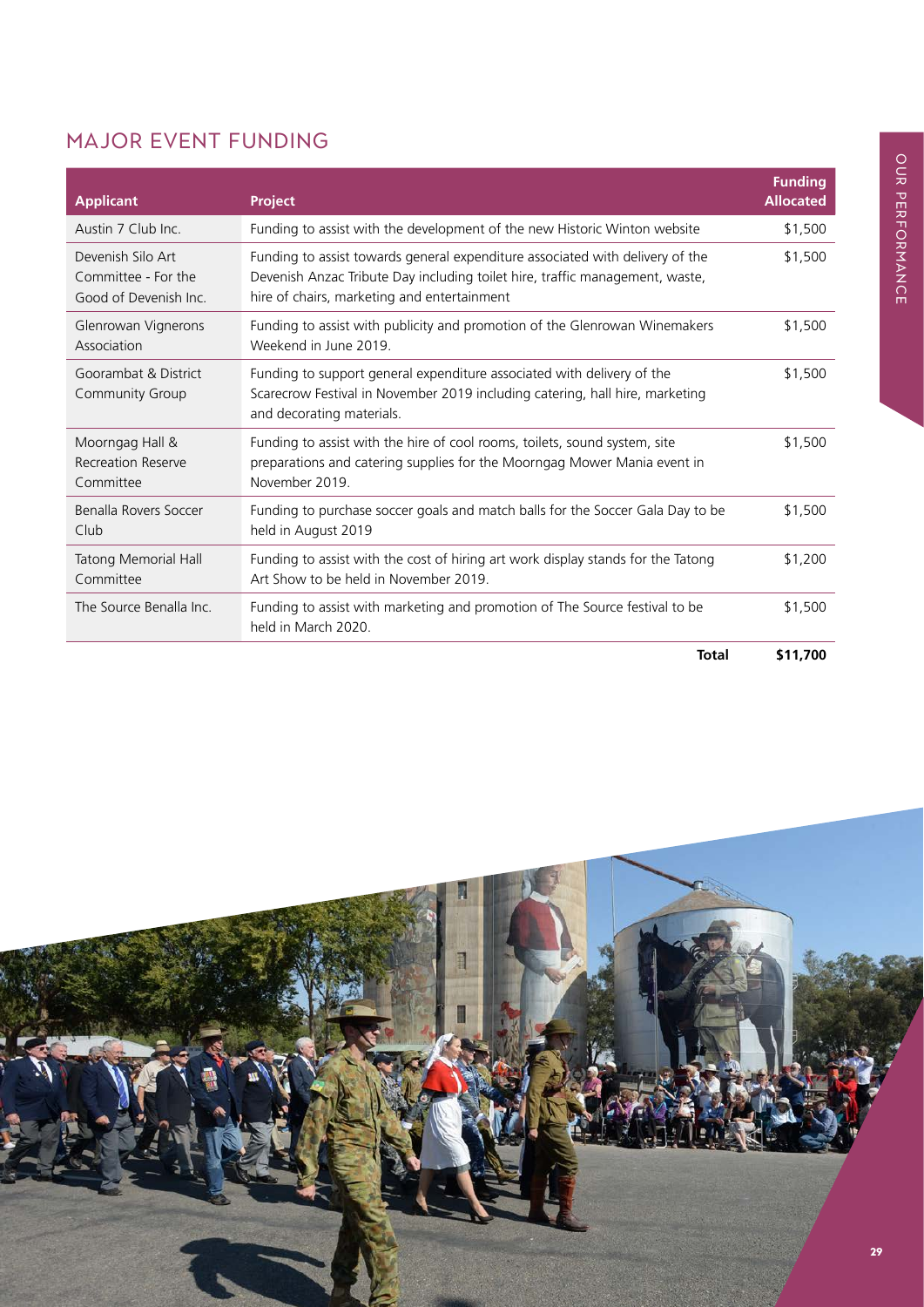## Community Sponsorship Program

As detailed in the table below, in 2018/19, \$15,773 of assistance was provided to 33 community organisations from the Council's Community Sponsorship Program.

| <b>Applicant</b>                                                                                           | <b>Project</b>                                                                                                                                                                                             | <b>Funding</b><br><b>Allocated</b> |
|------------------------------------------------------------------------------------------------------------|------------------------------------------------------------------------------------------------------------------------------------------------------------------------------------------------------------|------------------------------------|
| Boweya Community Inc.                                                                                      | Funding to assist with the purchase of 15 new meeting chairs for the<br>refurbished Boweya Community Centre.                                                                                               | \$500                              |
| Benalla Historical Society<br>Inc.                                                                         | Funding to assist with the purchase of the old witness box from the Benalla<br>Court House.                                                                                                                | \$500                              |
| <b>Benalla Senior Citizens</b><br>Club Inc.                                                                | Funding to assist with costs and entertainment for the Senior Citizens Club's<br>60th anniversary Celebration event held in October 2018.                                                                  | \$500                              |
| Oak FM (Wangaratta<br><b>Community Radio Assoc</b><br>Inc.) as auspice for the<br>Benalla Ballroom Dancers | Funding to assist with hire of the Senior Citizens Hall for the Benalla Ballroom<br>Dancers Drought Fundraiser event in November 2018.                                                                     | \$300                              |
| Tatong Anglers Group Inc.                                                                                  | Funding to assist with the hire of the Benalla P-12 College Camp at Lake<br>Nilahcootie for the annual Family Christmas celebration event. coordination of<br>an annual family Christmas celebration event | \$500                              |
| Benalla P - 12 College                                                                                     | Funding to support the Year 12 Graduation Awards event held in December<br>2018.                                                                                                                           | \$500                              |
| Goomalibee- Upotipotpon<br><b>CFA</b>                                                                      | Funding assistance to support the annual Goomalibee CFA Community<br>Christmas Celebration event.                                                                                                          | \$500                              |
| Albert Heaney<br>Reserve Committee of<br>Management Inc.                                                   | Funding to assist with catering, promotion and marketing of the "Swanpool<br>Motor Festival" held in Swanpool in February 2019.                                                                            | \$500                              |
| Warrenbayne Recreation<br>Reserve Inc.                                                                     | Funding to assist with costs associated with the Warrenbayne Community<br>Christmas event.                                                                                                                 | \$500                              |
| Tomorrow Today<br><b>Education Foundation</b>                                                              | Funding to assist with catering for the Parents Early Education Partnership (PEEP)<br>program Christmas party held in December 2018.                                                                       | \$500                              |
| Benalla Business Network<br>as auspice for Benalla<br>Window to Window Arts<br>Festival                    | Funding to assist with promotion and material costs for the inaugural Window<br>to Window Arts event held in December 2018.                                                                                | \$500                              |
| VALID Inc. as auspice for<br>the Benalla Accessibility<br>Reference Group                                  | Funding support provided for the hire of the Benalla Town Hall and a general<br>parking permit for the Hearing Australia Van for the Benalla Aged and Disability<br>Expo held in November 2018.            | \$440                              |
| Broken River Environment<br>Group Inc. trading as<br>Goomalibee Landcare                                   | Funding for promotion of the Gecko Clan and Goomalibee Landcare groups to<br>residents in the Tarnook and Goomalibee areas.                                                                                | \$500                              |
| Soroptimist International<br>of Benalla Inc.                                                               | Funding support provided to assist with the hire of the Benalla Town Hall for the<br>Soroptimist International Fashion Parade in October 2018.                                                             | \$370                              |